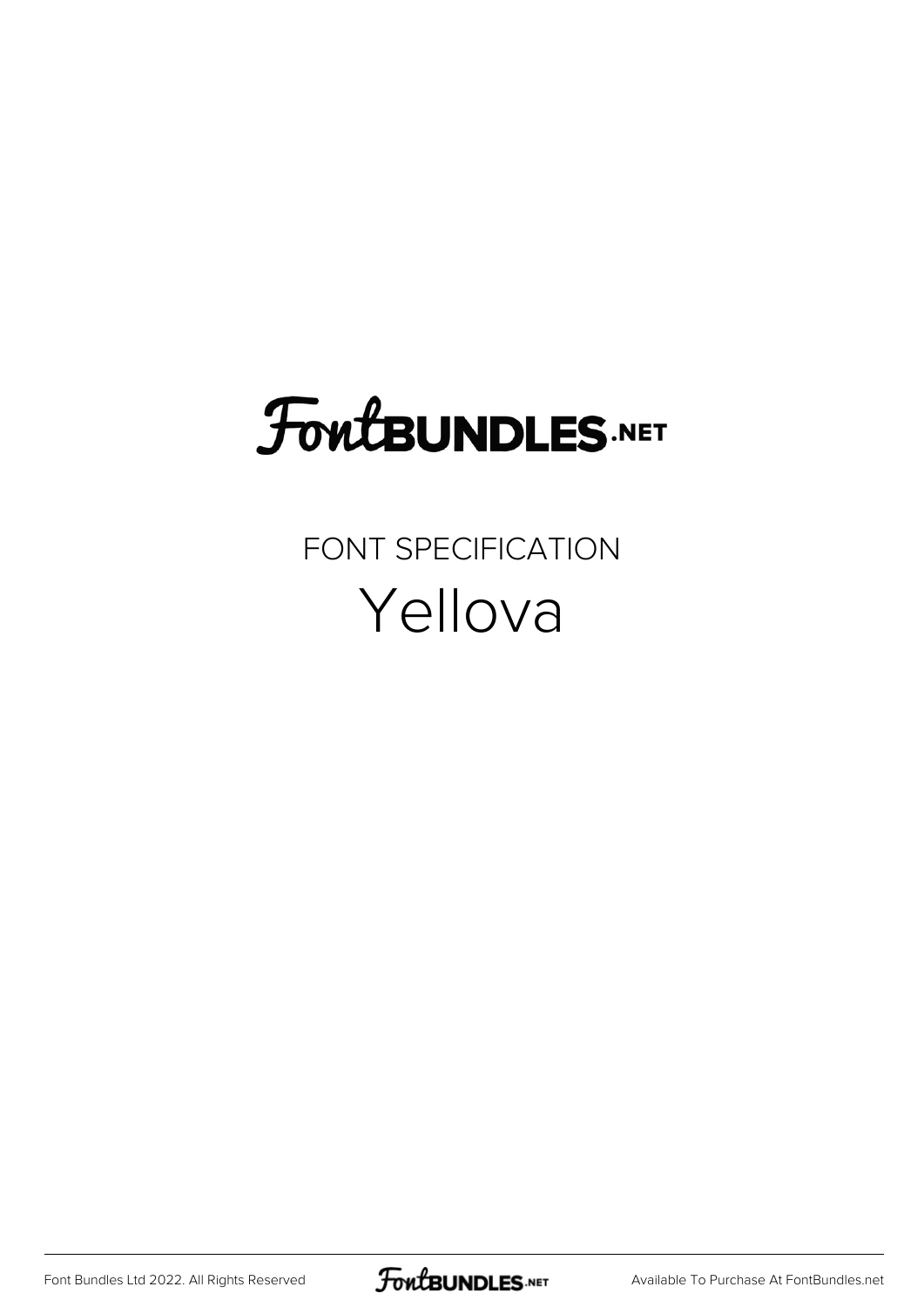### Yellova Signature Bold - Bold

**Uppercase Characters** 

 $A B C D F F G H J G A L U O P A F$  $R371777842$ 

Lowercase Characters



 $x - y - z$ 

**Numbers** 

0123456789

Punctuation and Symbols



All Other Glyphs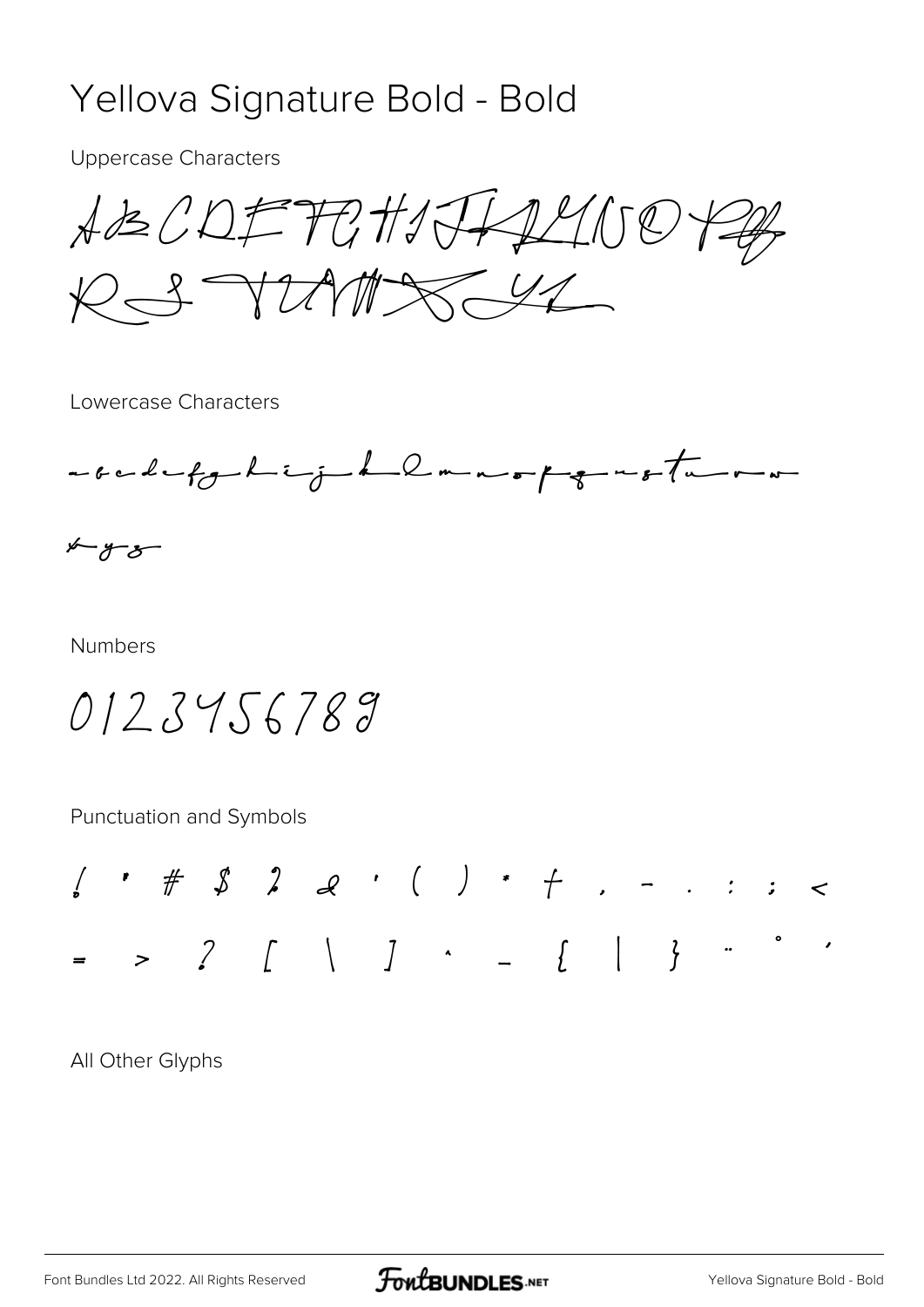**À Á Â Ã Ä Å Æ Ç È É Ê Ë Ì Í Î Ï Ð Ñ Ò Ó Ô Õ Ö Ø Ù Ú Û Ü Ý à á â ã ä å æ ç è é ê ë ì í î ï ð ñ ò ó ô õ ö ø ù ú û ü ý ÿ ı**

[Font Bundles Ltd 2022. All Rights Reserved](https://fontbundles.net/) **FoutBUNDLES.NET** [Yellova Signature Bold - Bold](https://fontbundles.net/)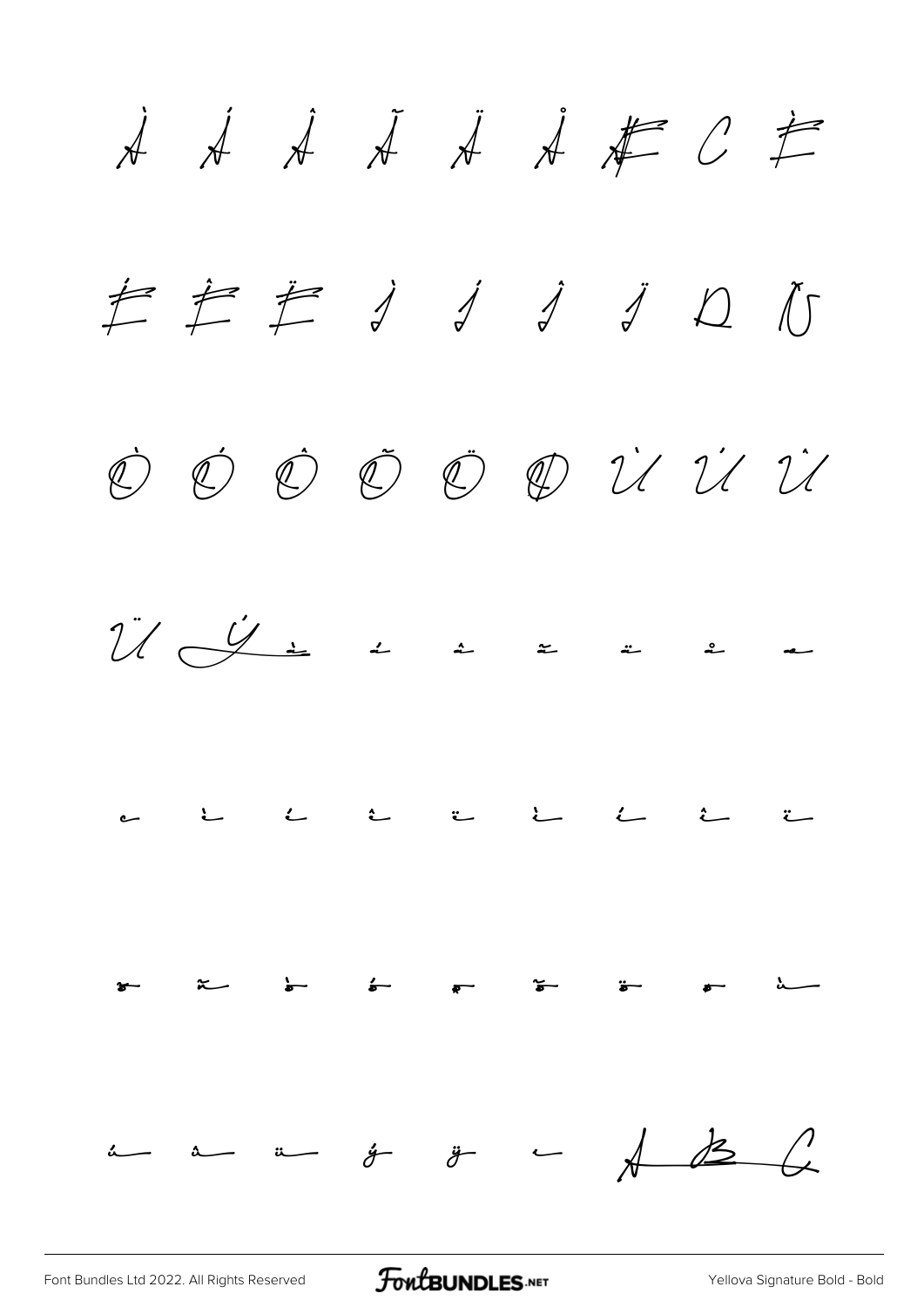$D \not\equiv T G \not\parallel J \not\subset K L$  $MUSPABR37U$ 



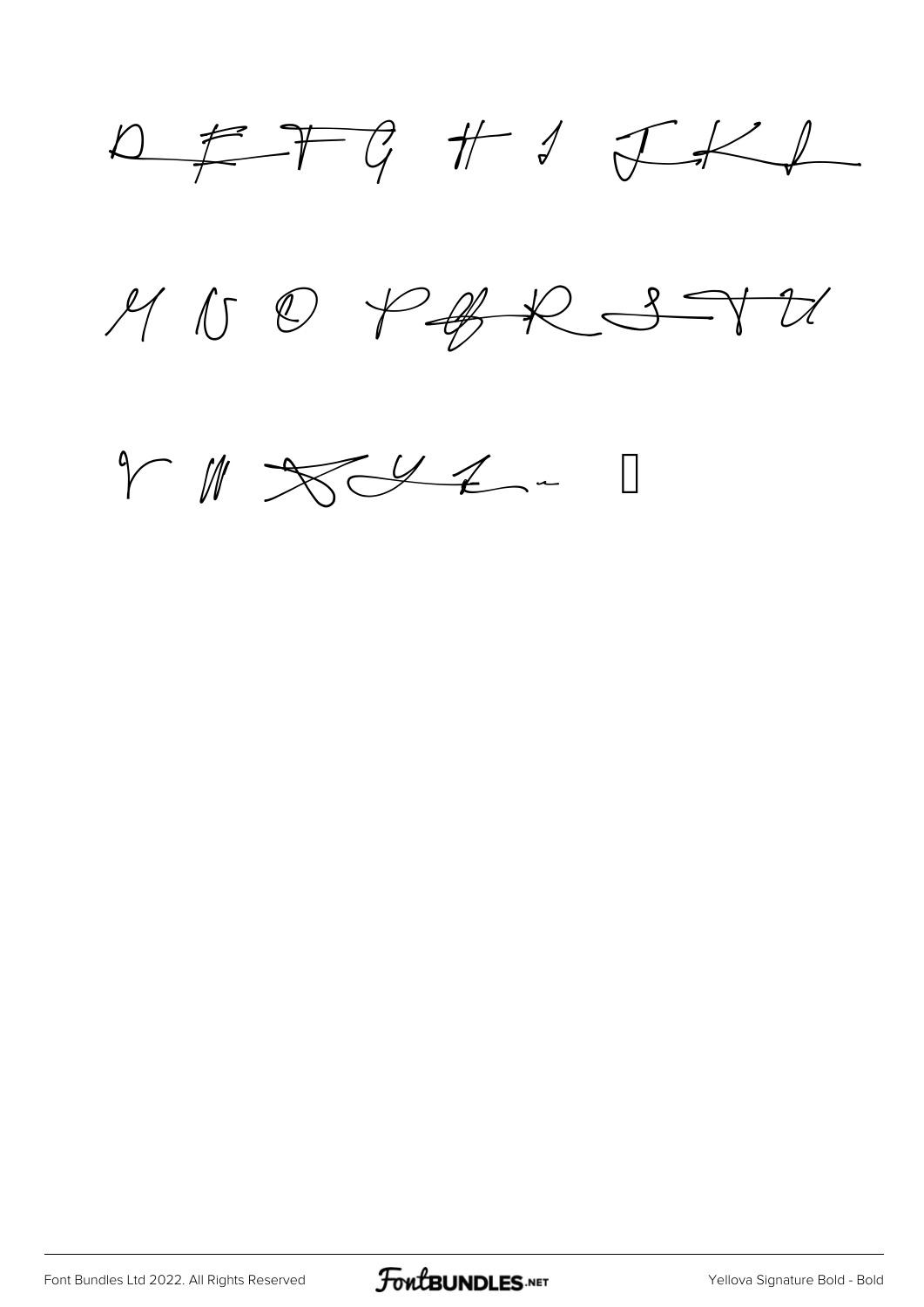## Yellova Signature Regular - Regular

**Uppercase Characters** 

 $A B C D F T G H J J A L U C F P P$  $R372777874$ 

Lowercase Characters



 $x - y - 3$ 

#### **Numbers**

 $012.34.56789$ 

Punctuation and Symbols

All Other Glyphs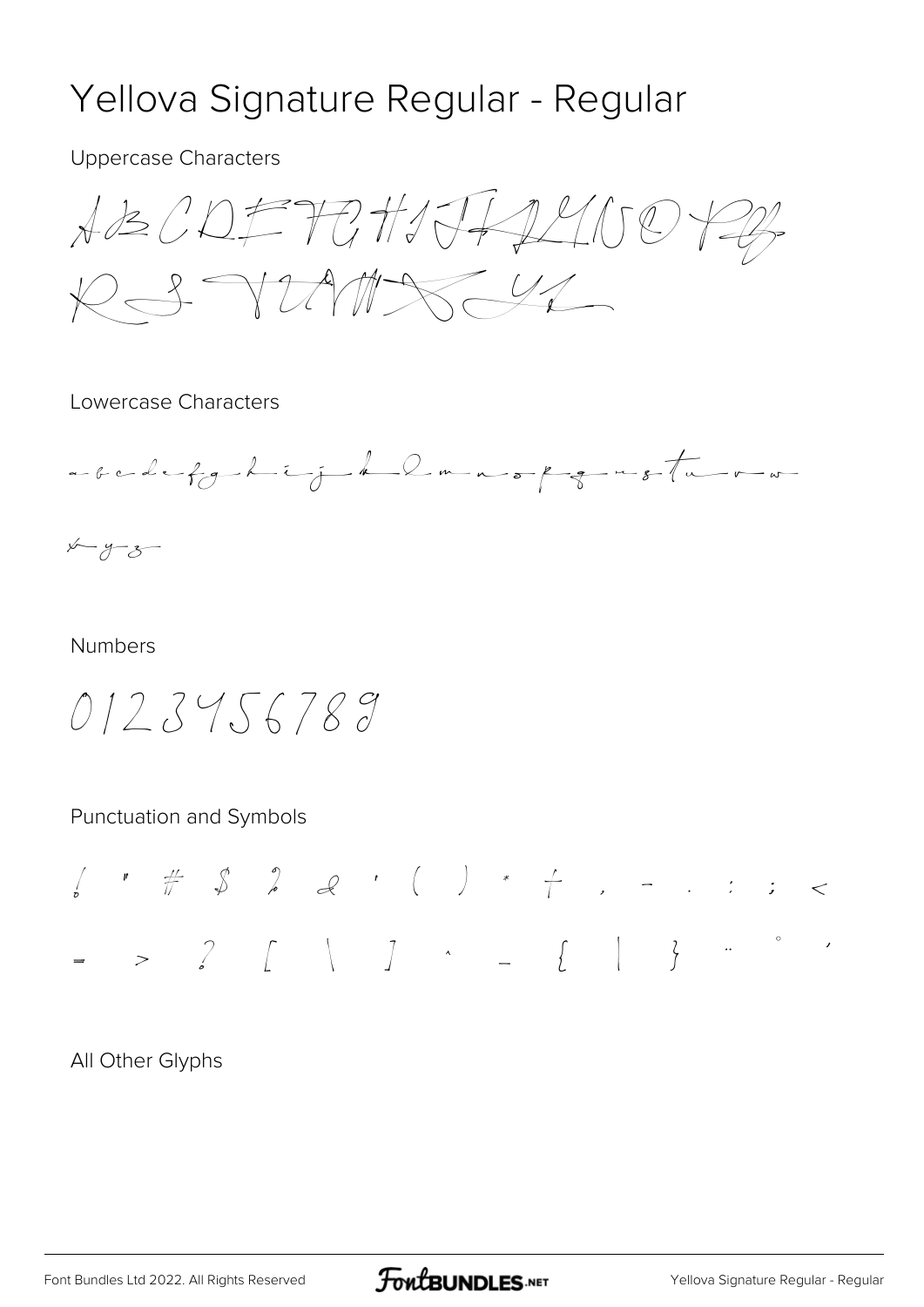À Á Â Ã Ä Å Æ Ç È É Ê Ë Ì Í Î Ï Ð Ñ Ò Ó Ô Õ Ö Ø Ù Ú Û  $\frac{1}{2}$   $\frac{1}{2}$  à â  $\frac{2}{3}$  ä ä å æ  $c$  i i î i i î  $\begin{array}{ccc} \begin{array}{ccc} \star & \star & \star & \star \\ \star & \end{array} & \begin{array}{ccc} \star & \star & \star & \star \\ \star & \end{array} & \begin{array}{ccc} \star & \star & \star & \star \\ \star & \end{array} & \begin{array}{ccc} \star & \star & \star & \star \\ \star & \end{array} \end{array}$ ú û ü ý ÿ ı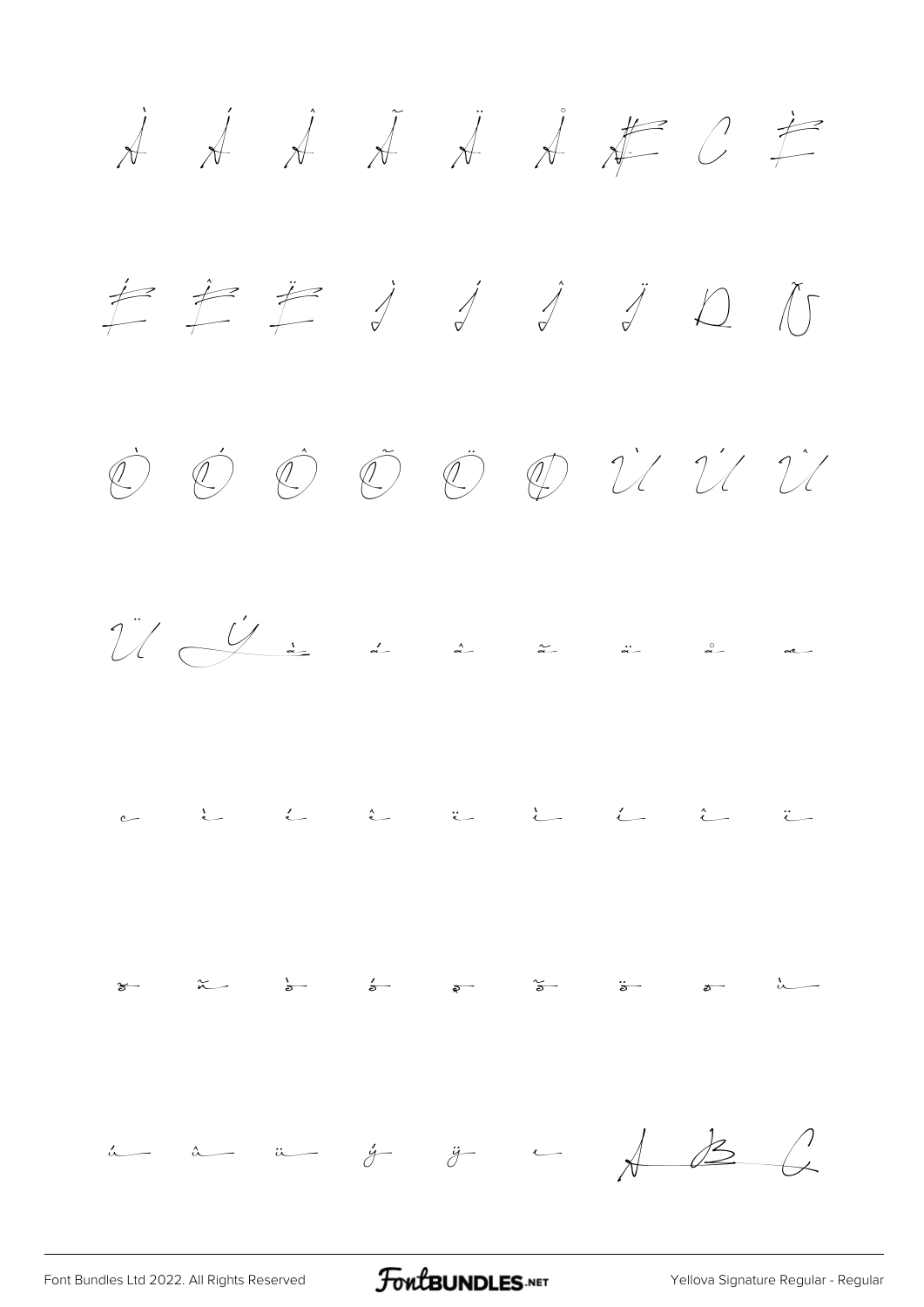



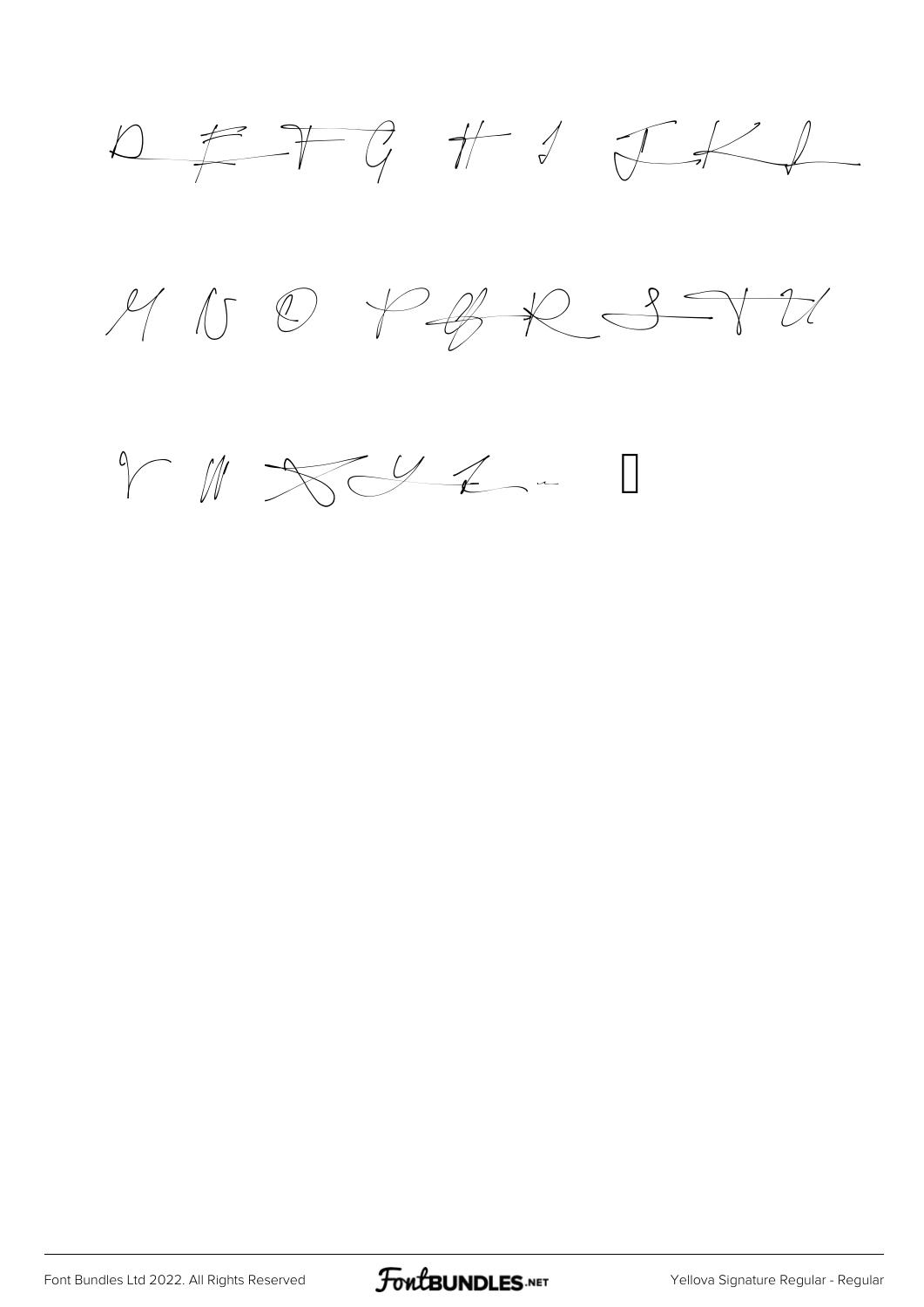### Yellova Signature Medium - Medium

**Uppercase Characters** 

 $A B C D F T G H J G A L U C F F$ RS TUMAS 44

Lowercase Characters



 $x - y - z$ 

#### **Numbers**

 $0123456789$ 

Punctuation and Symbols

All Other Glyphs

**FoutBUNDLES.NET**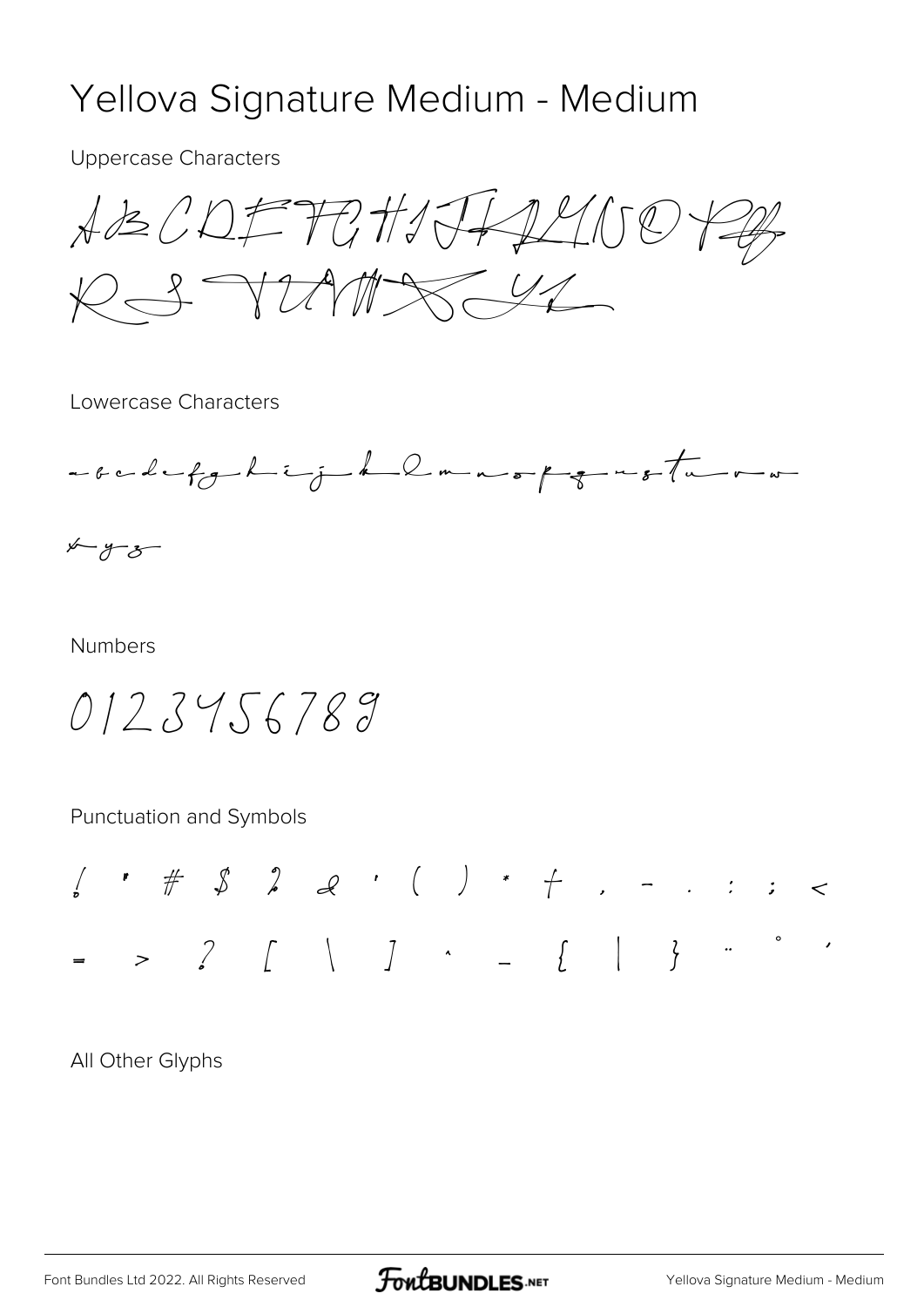À Á Â Ã Ä Å Æ Ç È É Ê Ë Ì Í Î Ï Ð Ñ Ò Ó Ô Õ Ö Ø Ù Ú Û  $\bigcup_{i=1}^{n} \bigcup_{i=1}^{n} x_i$  à  $x = x$  à  $x = 2$ ç è é ê ë ì í î ï ð ñ ò ó ô õ ö ø ù  ${\mathfrak u}$   ${\mathfrak u}$   ${\mathfrak v}$   ${\mathfrak y}$   ${\mathfrak v}$   ${\mathfrak v}$   ${\mathfrak v}$   ${\mathfrak v}$   ${\mathfrak v}$   ${\mathfrak v}$   ${\mathfrak v}$ 

[Font Bundles Ltd 2022. All Rights Reserved](https://fontbundles.net/) **FoutBUNDLES.NET** [Yellova Signature Medium - Medium](https://fontbundles.net/)